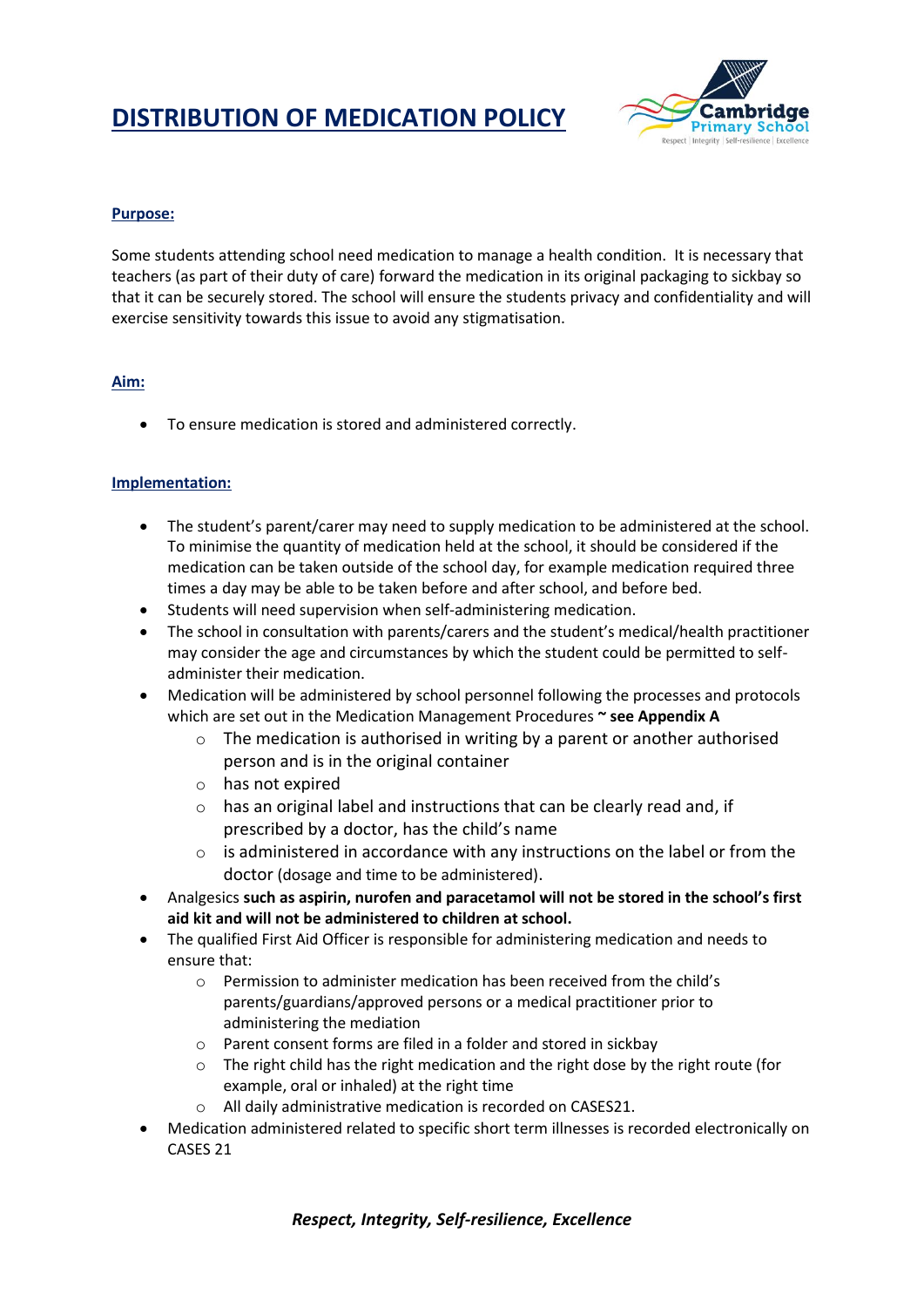- The first aid officer or school's administrative officers will inform teachers of those students who require medication to be administered at the school. The teachers may be required to release students at prescribed times so they may receive their medications from the first aid officer.
- The School register will be completed by the first aid officer.
- The school in consultation with parents/carers and the student's medical/health practitioner will consider the age and circumstances by which the student could be permitted to selfadminister their medication. Ideally, medication to be self-administered by the student should be stored by the school. However, where immediate access is required by the student, such as in the case of asthma, anaphylaxis, or diabetes, medication must be stored in an easily accessible location.
- Medication will be administered with or without permission in the case of an emergency such as an anaphylactic reaction or asthma attack.
- **Teachers in charge of excursions, camps and sporting events must ensure that consent is sort from parents and all appropriate documentation related to the medication of students is collected prior to the event.**
- **Qualified first aid teachers will be in attendance at camps, excursion and sporting events to distribute, supervise and record the taking of all medication.**

**Note:** It is at the principal's discretion to agree for the student to carry and manage his/her own medication.

#### **Evaluation:**

• This policy will be every three years as part of the school's review cycle.

| <b>Ratification Date</b> | <b>Review Date</b> | Policy No. | <b>Version No.</b> | Date Produced |
|--------------------------|--------------------|------------|--------------------|---------------|
| September 2019           | 2022               | 91         |                    | Year 2014     |

#### **Medication Management Procedures**

The school has developed procedures for the appropriate storage and administration of prescribed medicines to students by school staff with reference to individual student medical information.

#### **1. Student Information**

Parents and/or guardians are required to keep the school informed of current medical details concerning students and any current medical conditions and appropriate medical history.

Every student who has a medical condition or illness has an individual management plan that is attached to the student's records. This management plan is provided by the student's parents/guardians and contains details of:

- the usual medical treatment needed by the student at school or on school activities
- the medical treatment and action needed if the student's condition deteriorates

#### *Respect, Integrity, Self-resilience, Excellence*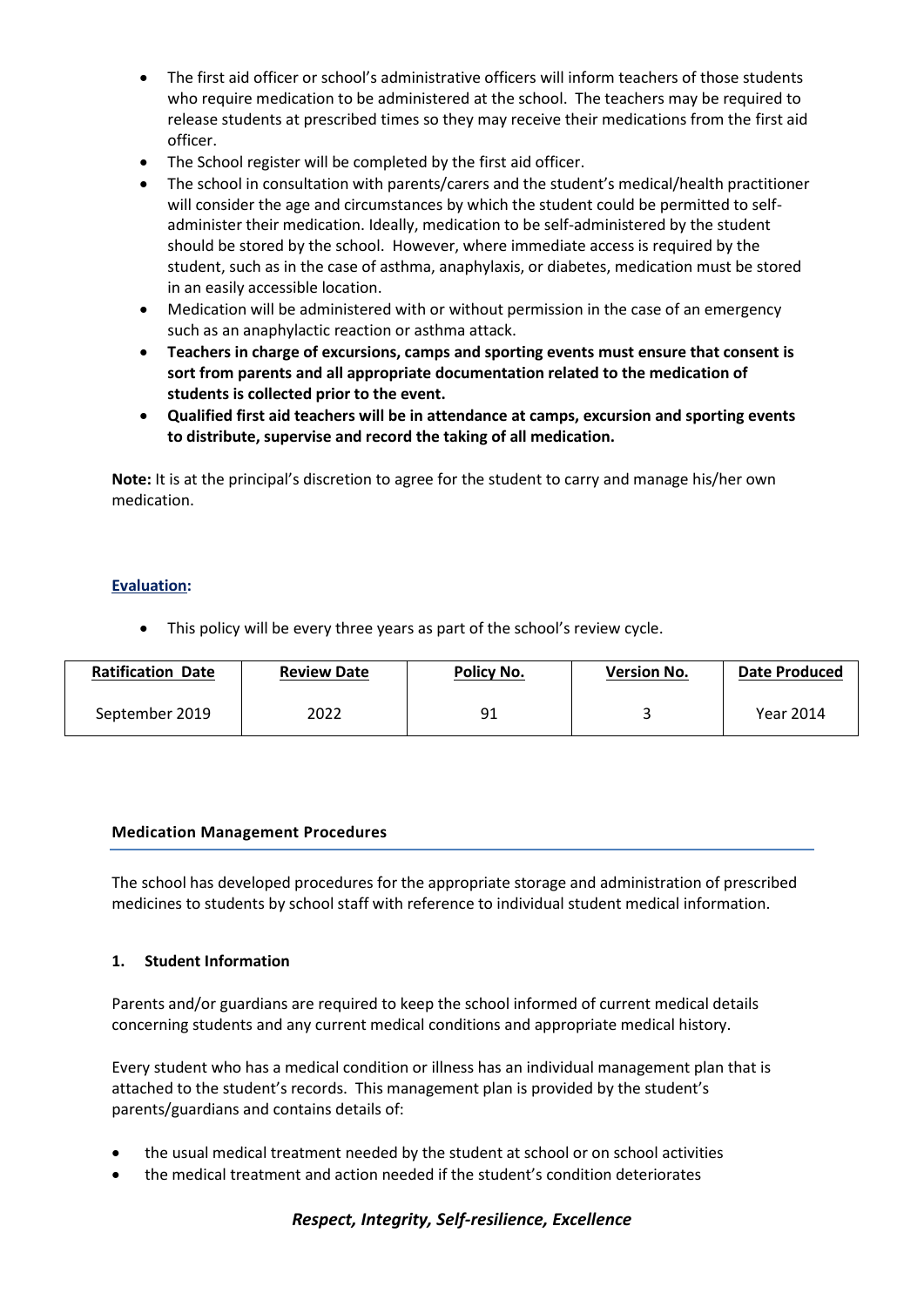the name, address and telephone numbers for an emergency contact and the student's doctor

### **2. Administration of prescribed Oral Medication**

Parents/guardians are required to inform the First Aid Officer in writing of any prescribed medication that students need to take during school hours. Where medication is required in spontaneous situations, detailed administration instructions should be provided, for example in the case of asthma attacks. Medication Administration Permission Forms are available from the Administration Office and should be completed and signed by the parent/guardian.

All medication sent to school is to be administered by school staff and, parents/guardians are required to supply medication in a container that gives the name of the medication, name of the student, the dose, and the time it is to be given.

Where medication for more than one day is supplied, it is to be locked in the storage cupboard in the first aid room

#### **3. Administration of Analgesics**

Analgesics are not given to children at school.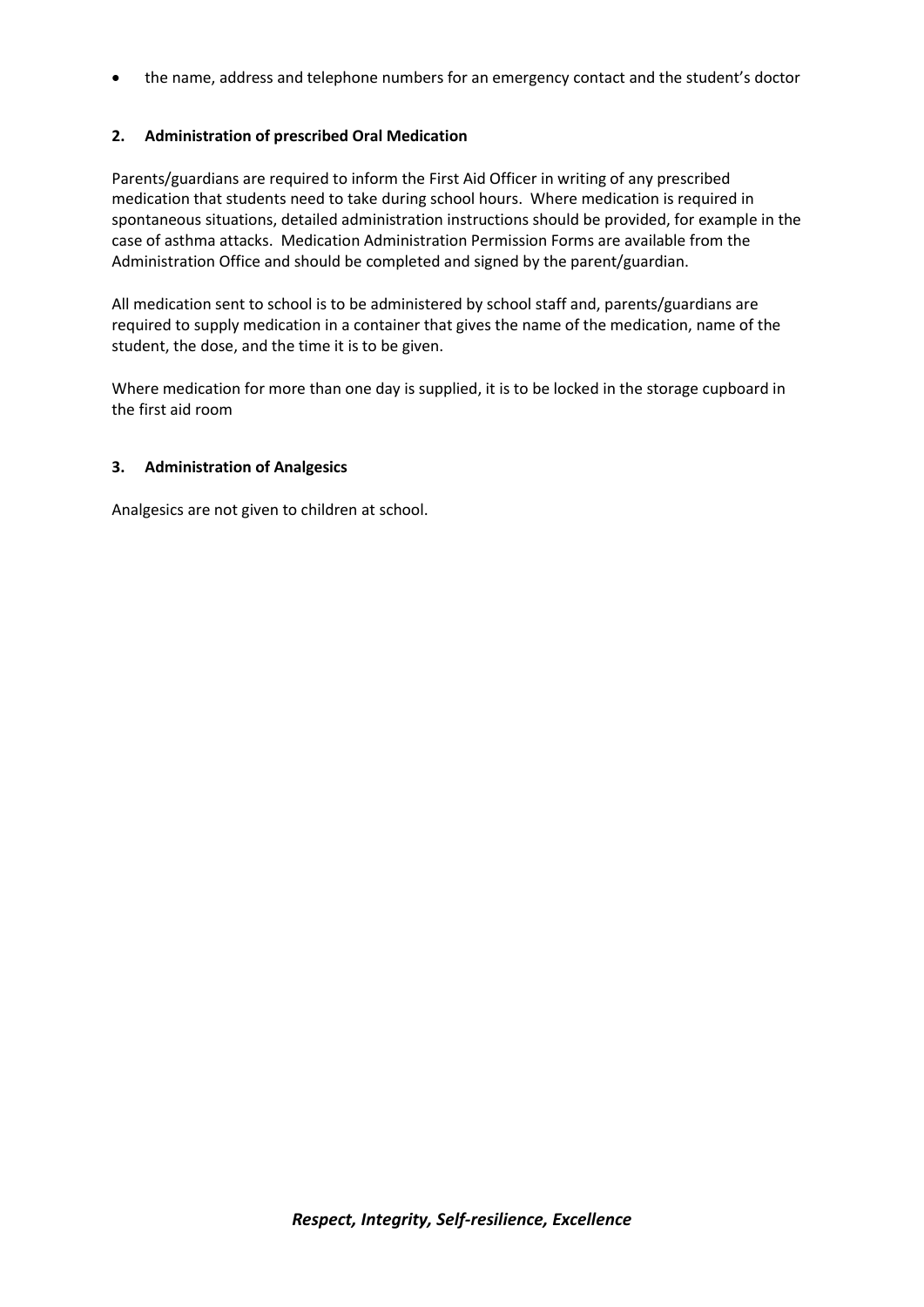# **Medication Authority Form**

For a student who requires medication whilst at school

 **This form should be completed ideally by the student's medical/health practitioner, for all medication to be administered at school. For those students with asthma, an Asthma Foundation's** *School Asthma Action Plan* **should be completed instead. For those students with anaphylaxis, an ASCIA** *Action Plan for Anaphylaxis* **should be completed instead. These**  forms are available from : **[DEECD Health Support Planning Policy](http://www.education.vic.gov.au/school/principals/spag/health/Pages/supportplanning.aspx)** 

**Please only complete those sections in this form which are relevant to the student's health support needs.** 

Name of School:

Student's Name: Date of Birth: Date of Birth:

Medic-Alert Number (if relevant): Review date for this form:

**Please Note:** wherever possible, medication should be scheduled outside the school hours, e.g. medication required three times a day is generally not required during a school day: it can be taken before and after school and before bed.

| <b>MEDICATION REQUIRED</b>                                                     |                           |                       |                                                              |                    |
|--------------------------------------------------------------------------------|---------------------------|-----------------------|--------------------------------------------------------------|--------------------|
| <b>Name of Medication/s</b>                                                    | <b>Dosage</b><br>(amount) | Time/s to be<br>taken | How is it to be taken?<br>(e.g.<br>orally/topical/injection) | <b>Dates</b>       |
|                                                                                |                           |                       |                                                              | Start Date:        |
|                                                                                |                           |                       |                                                              | End Date:          |
|                                                                                |                           |                       |                                                              | Ongoing: $\square$ |
|                                                                                |                           |                       |                                                              | <b>Start Date:</b> |
|                                                                                |                           |                       |                                                              | End Date:          |
|                                                                                |                           |                       |                                                              | Ongoing: $\square$ |
| <b>MEDICATION STORAGE</b>                                                      |                           |                       |                                                              |                    |
| Please indicate if there are specific storage instructions for the medication: |                           |                       |                                                              |                    |
|                                                                                |                           |                       |                                                              |                    |
|                                                                                |                           |                       |                                                              |                    |
|                                                                                |                           |                       |                                                              |                    |
| <b>MEDICATION DELIVERED TO THE SCHOOL</b>                                      |                           |                       |                                                              |                    |

Please ensure that medication delivered to the school:

 $\Box$  Is in its original package